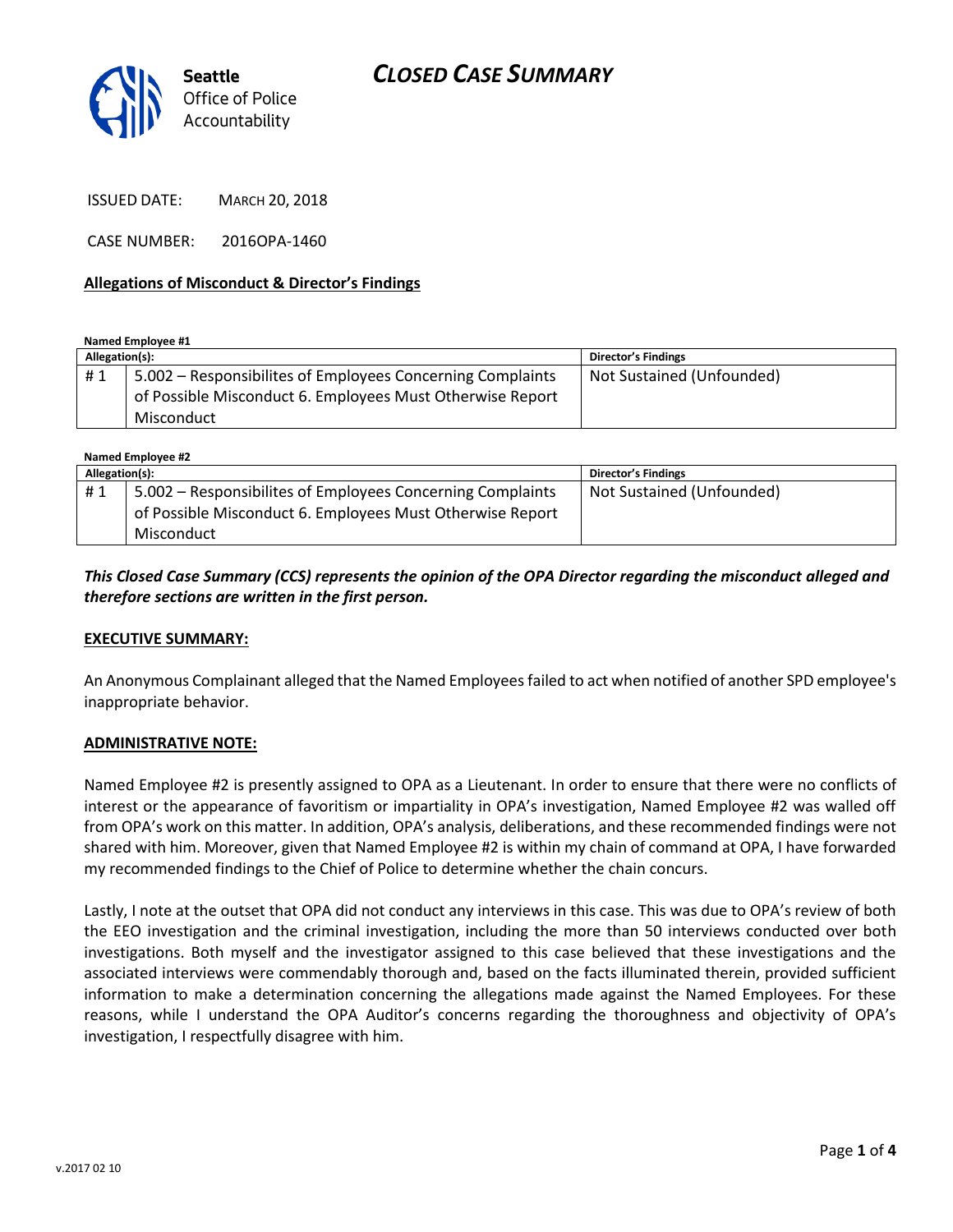

## *CLOSE CASE SUMMARY*

OPA CASE NUMBER: 2016OPA-1460

#### **ANALYSIS AND CONCLUSIONS:**

### **Named Employee #1 - Allegation #1**

*5.002 – Responsibilites of Employees Concerning Complaints of Possible Misconduct 6. Employees Must Otherwise Report Misconduct*

An Anonymous Complainant submitted a letter to OPA in which it was alleged that the Named Employees were aware of ongoing serious misconduct engaged in by a former SPD employee assigned to the Training Unit (referred to herein as the "subject employee"). The Anonymous Complainant asserted that this purported failure to supervise and to report serious misconduct violated policy.

In 2016, the Named Employees were supervisors in SPD's Training Unit. They were the direct supervisors of the subject employee, who was alleged to have engaged in ongoing misconduct, much of it serious. The allegation against the Named Employees was that they were aware of this misconduct but that they failed to report it as required by policy.

The subject employee, who is no longer employed by the Department, was alleged to have engaged in the following conduct: unconsented or unwelcomed physical and sexual touching; inappropriate sexual comments; inappropriate comments about sexual orientation; inappropriate racial comments; intimidation; and abuse of his position. Several SPD employees notified the Department of this conduct. These allegations were criminally referred and investigated, and the subject employee was charged in October of 2016 with three counts of assault in the fourth degree against three of his coworkers, two of which carried a sexual motivation enhancement. In October of 2017, the subject employee pleaded guilty to one count of assault in the fourth degree, naming all victims in this count, and he admitted that he touched three of his coworkers "in an offensive manner and [that] the touching was unwanted." Further, in his plea, the subject employee recognized that his actions were unlawful. The Department also initiated an internal EEO investigation into this matter. The subject employee, as well as the Named Employees, were investigated by EEO. The EEO investigation was extremely thorough and included interviews of thirty-six victims and witnesses – including the subject employee and the Named Employees, some of whom were interviewed multiple times. The investigation resulted in a 126-page report that clearly and comprehensively set forth the inappropriate conduct engaged in by NE#1. The conclusions of the EEO investigation were signed off by the chain of command and the recommendation of the chain was that the subject employee should have been terminated. This recommendation was made by the chain in January of 2018, after NE#1 had already resigned from the Department. OPA also investigated the subject's conduct under case number 2016OPA-1016 and recommended sustaining all of the allegations against him in that matter.

With regard to the Named Employees, EEO investigated the question of whether they were aware of the subject employee's ongoing misconduct. EEO determined that the Named Employees were joint supervisors of the subject employee during the time period in question. Named Employee #1 (NE#1) supervised him around one third of the time and Named Employee #2 (NE#2) supervised him for the other two thirds of the time.

NE#1 told EEO that he was unaware of reportable misconduct engaged in by the subject employee. NE#1 did know that the subject employee hugged other employees and NE#1 was generally aware that hugging and "butt slapping" occurred in the Training Unit. NE#1 was also aware that the subject employee cursed in the office; however, NE#1 stated that he did not hear NE#1 make any "off color" (presumably racist and/or sexually oriented) comments. NE#1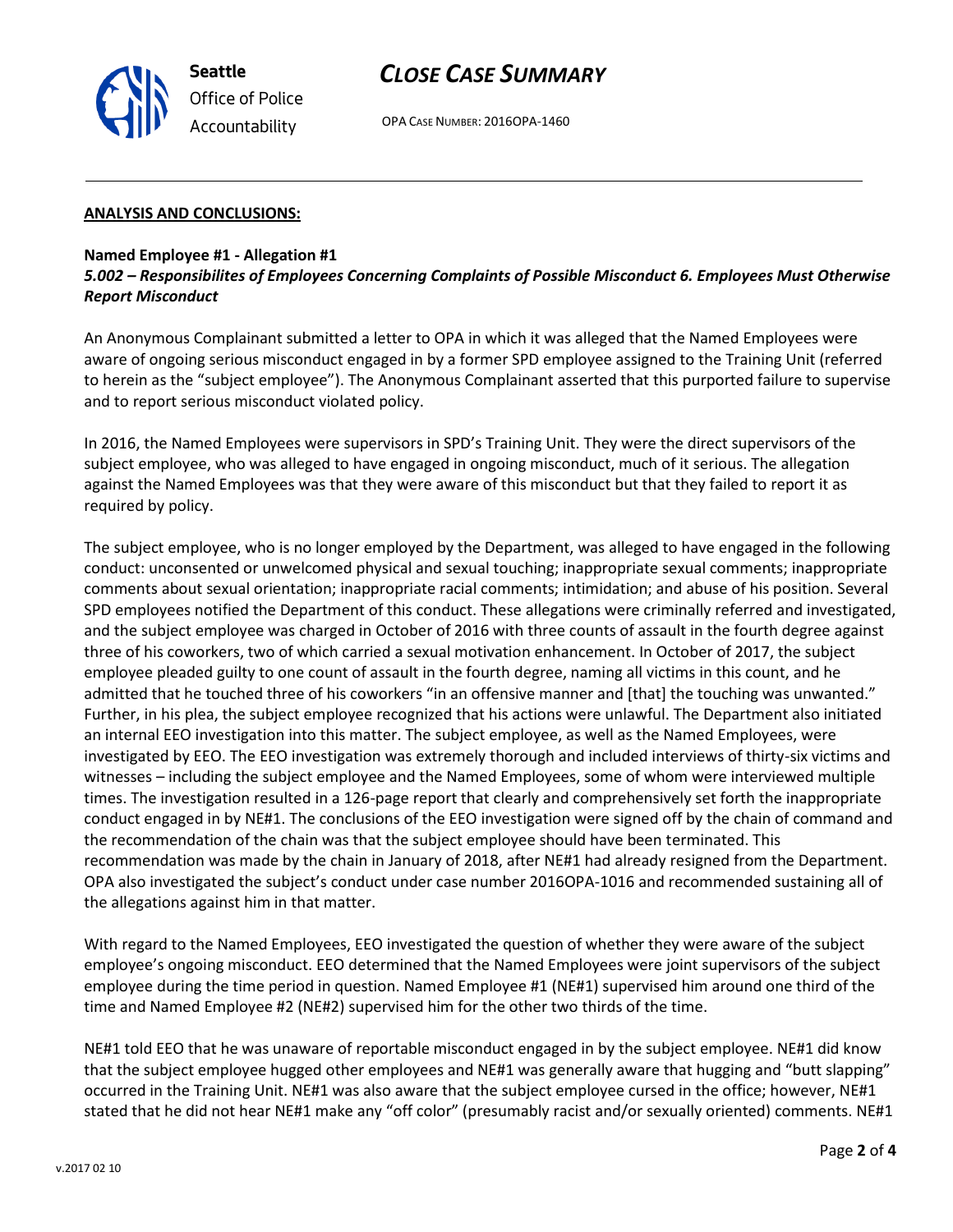

# *CLOSE CASE SUMMARY*

OPA CASE NUMBER: 2016OPA-1460

explained that he did counsel the subject employee about some unprofessional behavior. Specifically, NE#1 discussed with him his cursing in the office and counseled him to be more professional in the "check-in" process (when entering the Training Annex for training, officers are submitted to a pat-down).

NE#2 explained that when the subject employee returned to the Training Unit after an administrative reassignment, NE#2 spoke with him to set clear expectations for the subject employee's conduct. NE#2 stated that he told the subject employee that his past EEO case (from 2009) was "not relevant" given that it was not sustained, but that the expectation was that the subject employee would conduct himself appropriately. NE#2 further advised him that "work was not a place to find people to date." NE#2 stated that he was aware at some point prior to 2013 that several Training Unit employees, including the subject employee, had engaged in some unprofessional conduct. Specifically, these officers told NE#2 that "they had been a little unprofessional dealing with some students, a little too much horseplay, joking around, wise-cracking during setting up for training or something." NE#2 stated that he did not recall the comments made by the officers being racial or sexual in nature. NE#2 counseled them on this behavior and instructed them to be more professional in the future. While NE#2 recognized that it was normal to joke around in the workplace, he told the officers to not do so in front of student officers and to stay within SPD policies. NE#2 indicated that he likely told the officers to inform a Lieutenant of their conduct. When the subject employee was asked about this conversation by the EEO investigator, he relayed a similar version of events to that described by NE#2. None of the officers (all of whom were interviewed during the EEO investigation) recalled speaking with the Lieutenant and there was no documentation of this conversation.

NE#2 recounted one occasion when he heard the subject employee and another employee loudly joking around and he directed them to knock it off. He did not remember what they were joking about. NE#2 also stated that the subject told him that another Training Unit employee was "being very friendly with him, had sent him some pictures and wanted to have sex with him." NE#2 told the subject employee that he had previously conveyed his view of this type of relationship, but he recognized that both individuals were consenting adults and there was no policy precluding a sexual relationship between them. NE#2 stated that he was never aware that the subject employee had shown photographs of the female employee to co-workers. NE#2 also indicated that he observed the subject employee once hug this female employee, but he stated that this did not concern him at that time.

NE#2 told the EEO investigator that he was aware that "butt slapping" and "cup checking" occurred in the Defensive Tactics group in the Training Unit, but did not believe that to be a routine practice. He also stated that the subject employee was not part of this group. NE#2 stated that he told the officers in that group to "dial back" this activity.

Lastly, NE#2 explained that, at one point, he heard the subject employee joke about "what a big penis he had" and NE#2 told him to "knock it off." NE#2 said that he did not hear from any source that this type of joking continued after that conversation. NE#2 also heard the subject employee refer to himself as a "predator" and told him that this was not an appropriate thing to say in the Training Unit. NE#2 told the EEO investigator that he did not play a part in the creation of this nickname as the subject had contended.

With regard to the allegations that the Named Employees failed to report serious misconduct – specifically, "continuing activity inappropriate for the workplace and in violation of SPD harassment policy," the EEO report concluded that the evidence was insufficient to establish these violations.